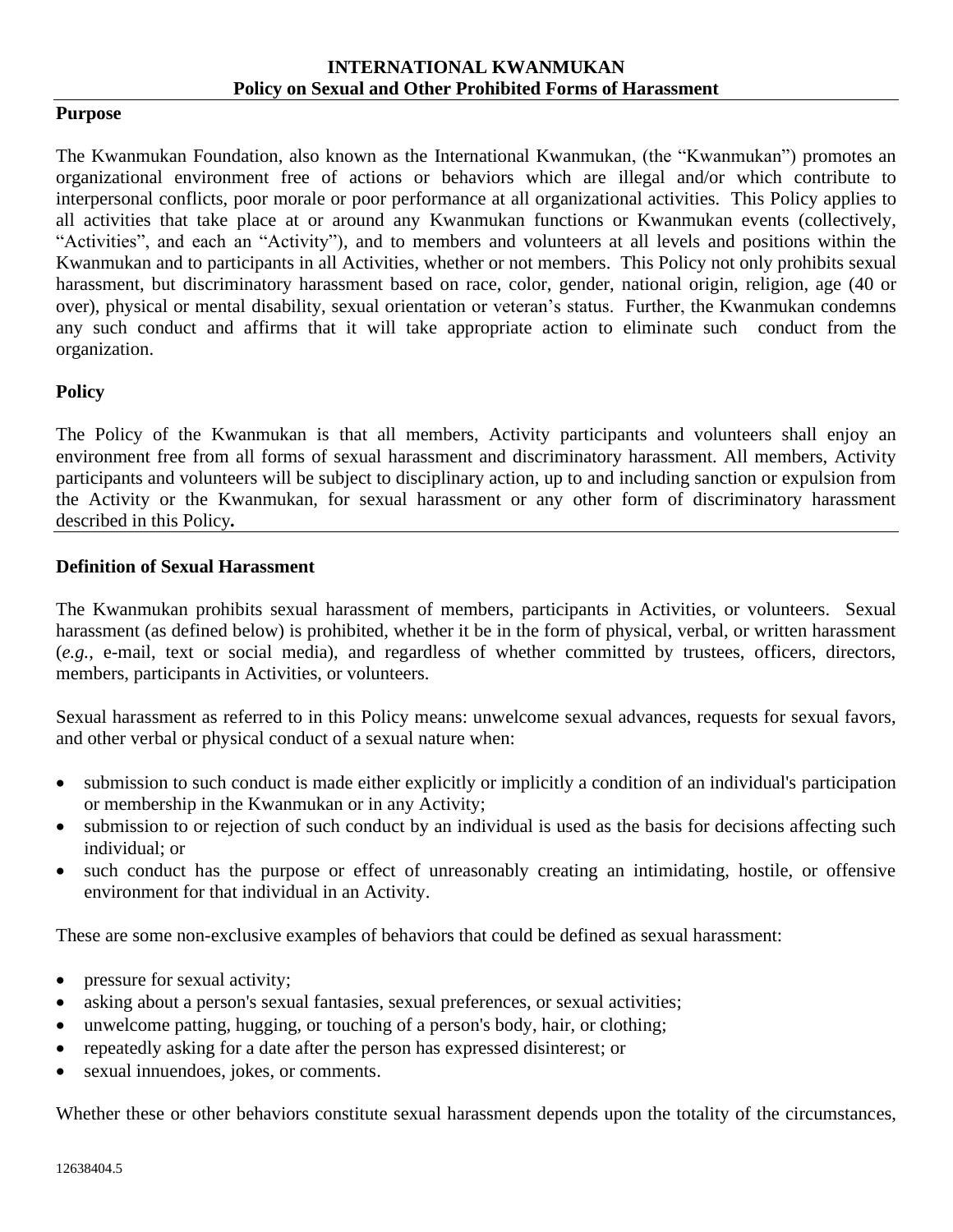considering the seriousness, frequency and pervasiveness of the actions, as well as whether the conduct is unwelcome or objectionable to any member of the Kwanmukan or the general population at large.

# **Definition of Other Prohibited Forms of Discriminatory Harassment**

The Kwanmukan also prohibits (i) verbal or physical conduct that denigrates or shows hostility toward an individual because of his or her race, color, gender, national origin, religion, age (40 or over), physical or mental disability, sexual orientation, veteran's status or because of his or her opposition to discrimination or his or her participation in the discrimination complaint process if it creates an intimidating, hostile, or offensive environment, or when it interferes with an individual's performance and (ii) derogatory racial, ethnic, religious, age, or other inappropriate remarks, slurs or jokes that have a tendency to offend or intimidate members or volunteers and/or interfere with any Activities. Such conduct is prohibited, whether it be in the form of physical, verbal, or written discriminatory harassment, and regardless of whether committed by trustees, officers, directors, members, participants in Activities, or volunteers.

These are some non-exclusive examples of behaviors that could be defined as discriminatory harassment:

- Use of derogatory terms that denote a particular racial, ethnic, religious or age group;
- Jokes, slurs or other remarks that disparage racial, ethnic, religious or age groups; or
- Verbal abuse or insults of a racial, ethnic, religious or age-related nature.

# **Procedures**

Any person who believes that they have been subjected to sexual harassment or any other form of discriminatory harassment should immediately report the incident or alleged occurrence either to their Shihan or to the Director of the Kwanmukan, except as set forth below. In order for the Kwanmukan to take appropriate actions, the Kwanmukan must be notified about the incident.

The person receiving the report of the incident shall promptly investigate the matter; provided, however, that the person receiving the report is not the subject of or alleged to have condoned or participated in the actions giving rise to the report. In the latter event, the investigation will be handled by the next highest position within the Kwanmukan (if the Director is involved, the Management Board). Every effort will be made to handle all such complaints in a fair, impartial, and efficient manner. In order to protect both the person making the complaint and the person or persons against whom the complaint is made, every reasonable effort will be made to handle all complaints in a confidential and discreet manner. If the complainant is not satisfied with the way a complaint is handled, he or she should bring this to the attention of the Director of the Kwanmukan or, if he is already aware of the investigation, the Management Board of the Kwanmukan Foundation. In all cases, the complainant will be advised of the conclusion of the investigation.

No member or participant in any Activities shall willfully bring forth or threaten to bring forth a false accusation of sexual harassment or any other form of discriminatory harassment contemplated solely to damage, harm, "get even with," or otherwise intimidate another member or participant in any Activity. False accusations will result in disciplinary action up to and including sanction or expulsion from the Activity or the Kwanmukan. In addition, failure to notify the Kwanmukan of a complaint of sexual harassment or any other form of discriminatory harassment, and then subsequently bringing suit against the Kwanmukan, will result in disciplinary action up to and including sanction or expulsion from the Kwanmukan.

Retaliatory action or conduct of any kind taken by any member of the Kwanmukan against a person who makes a complaint of sexual harassment or any other form of discriminatory harassment and/or a person who is a witness to the alleged conduct is strictly prohibited. Retaliatory action shall be regarded as a separate and